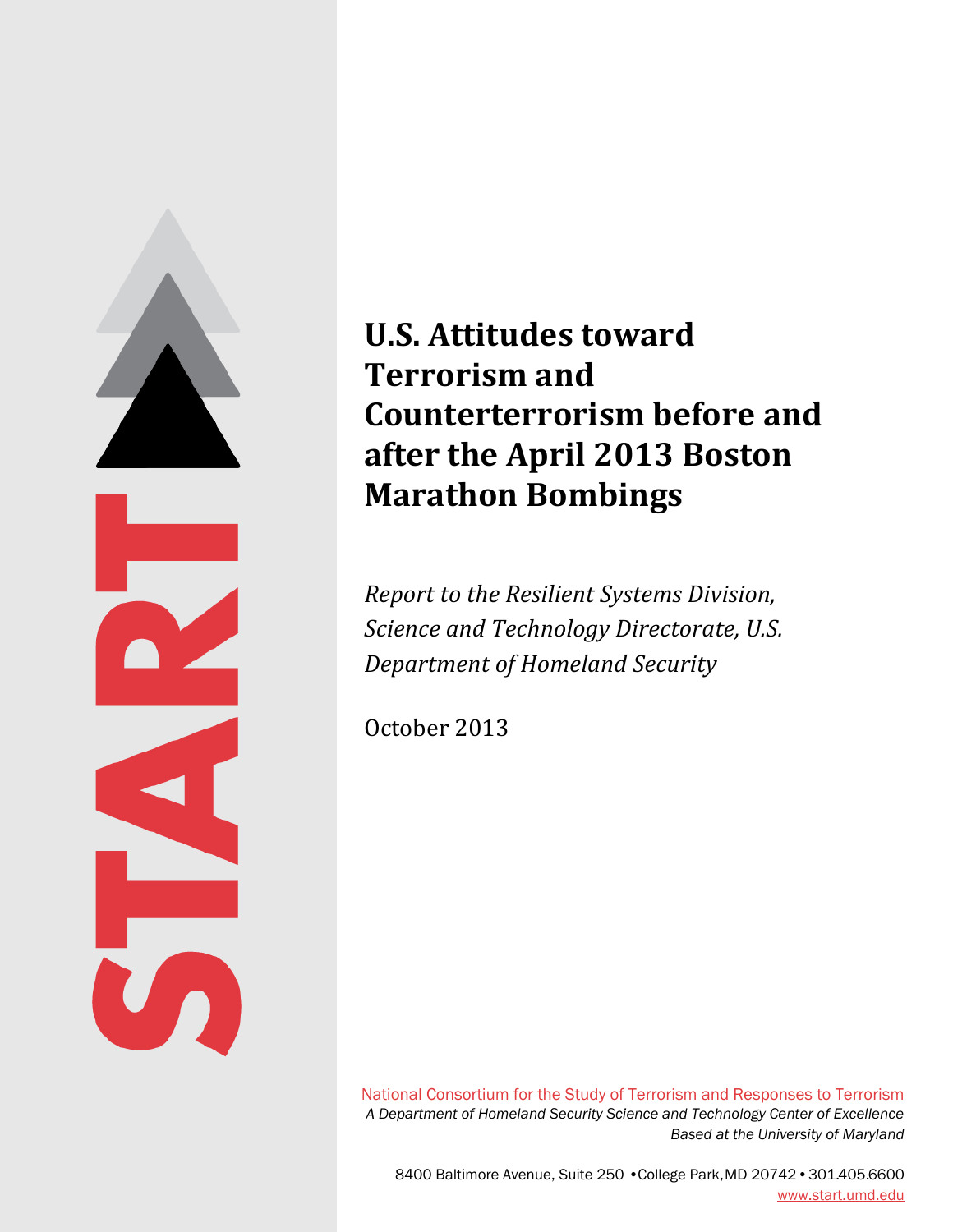

# **About This Report**

The authors of this report are Gary LaFree, Director, National Consortium for the Study of Terrorism and Responses to Terrorism (START) at the University of Maryland; Stanley Presser, Professor, Joint Program in Survey Methodology (JPSM) at the University of Maryland; Roger Tourangeau, Vice President, Westat; and Amy Adamczyk, Associate Professor, John Jay College of Criminal Justice. The authors would like to acknowledge and thank Daniella Fridl and Jessica Stark Rivinius at the START Consortium for their help in editing and formatting this report. Questions about this report should be directed to [glafree@start.umd.edu](mailto:glafree@start.umd.edu)

This research was supported by the Resilient Systems Division of the Science and Technology Directorate of the U.S. Department of Homeland Security through Award Number 2010ST108LR0004 made to START. The views and conclusions contained in this document are those of the authors and should not be interpreted as necessarily representing the official policies, either expressed or implied, of the U.S. Department of Homeland Security or START.

This report is part of a series in support of the Prevent/Deter Program. The goal of this program is to sponsor research that will aid the intelligence and law enforcement communities in identifying potential terrorist threats and support policymakers in developing prevention efforts.

# **About START and JPSM**

START is supported in part by the Science and Technology Directorate of the U.S. Department of Homeland Security through a Center of Excellence program based at the University of Maryland. START uses state-of-the-art theories, methods and data from the social and behavioral sciences to improve understanding of the origins, dynamics and social and psychological impacts of terrorism. For more information, contact START at [infostart@start.umd.edu](mailto:infostart@start.umd.edu) or visi[t www.start.umd.edu.](http://www.start.umd.edu/) 

JPSM is the nation's oldest and largest program offering graduate training in the principles and practices of survey research. Founded in 1993, it is sponsored by the Federal Interagency Consortium on Statistical Policy and located at the University of Maryland. To date, it has more than 200 graduates working in government agencies, academic settings, and private survey research firms. Its award-winning faculty is drawn from the University of Maryland, the University of Michigan, and Westat.

# **Citations**

To cite this report, please use this format:

LaFree, Gary, and Stanley Presser, Roger Tourangeau, Amy Adamczyk, "U.S. Attitudes toward Terrorism and Counterterrorism before and after the April 2013 Boston Marathon Bombings," Report to the U.S. Department of Homeland Security, Science and Technology Directorate's Resilient Systems Division. College Park, MD: START, 2013.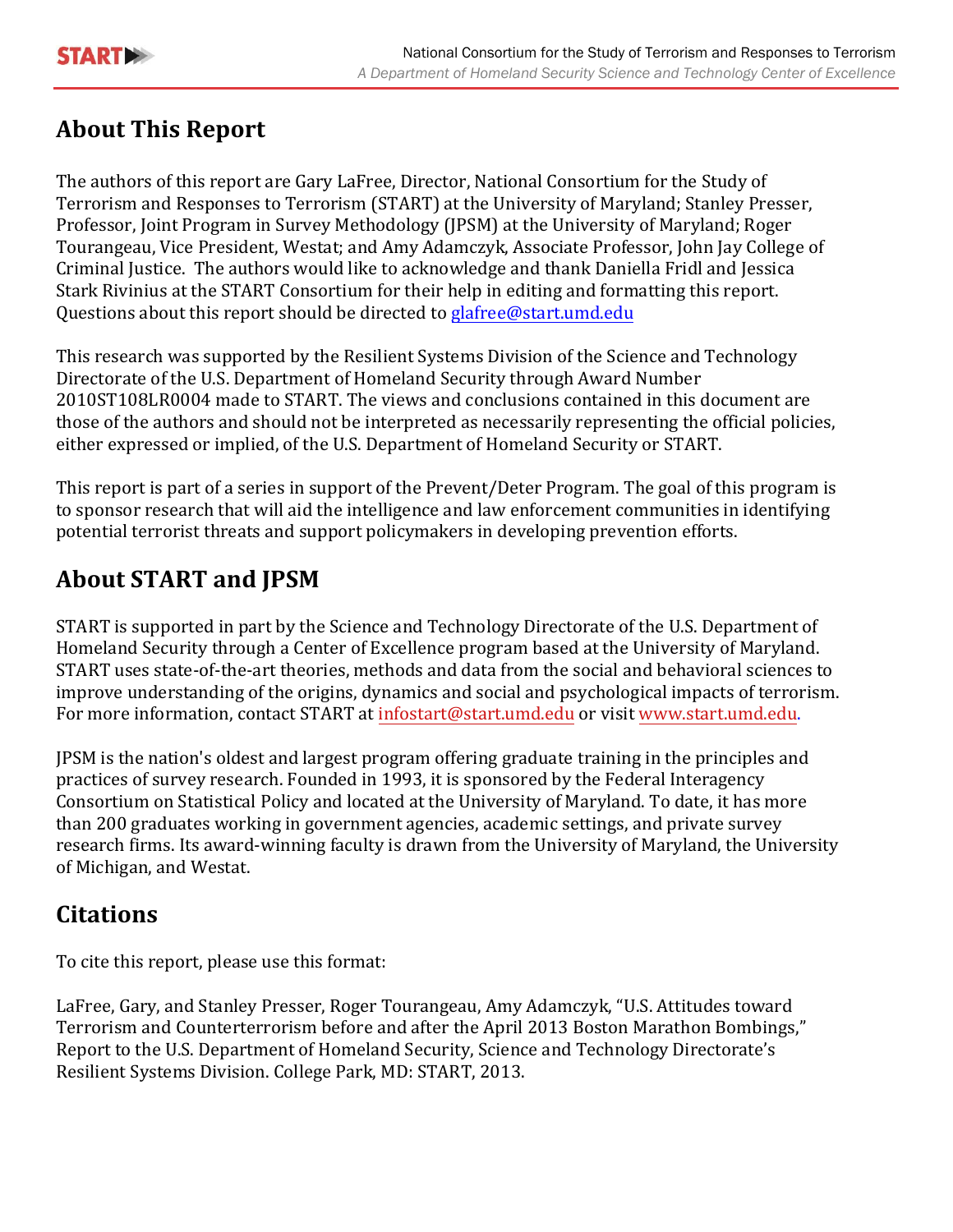

# **Contents**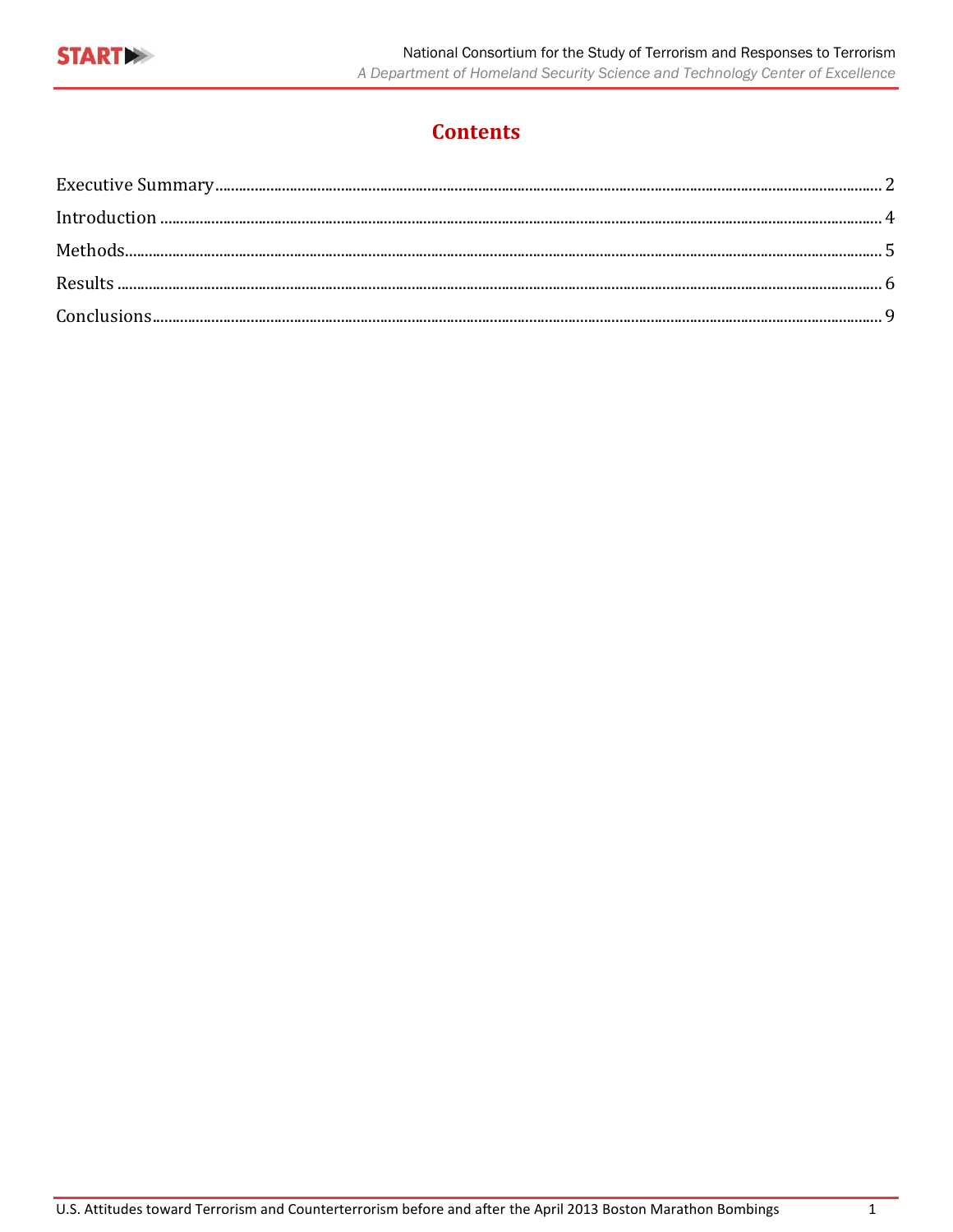

### **Executive Summary**

<span id="page-3-0"></span>This report examines the possible impact of the Boston Marathon bombings on American beliefs and attitudes about terrorism and government countermeasures by comparing answers given by independent samples of American adults immediately before and after the bombings.

When comparing the samples that completed the survey before and after the bombings, there was no difference in the proportion of respondents—roughly one in six—who said they had thought during the previous week about the possibility of a terrorist attack in the United States. However, those who completed the survey after the Boston bombings were more likely to assign a higher probability to a terrorist attack in the United States, with about 26 percent viewing an attack as somewhat, very, or extremely likely after the bombings compared with about 13 percent before the bombings. There was no difference between the samples in the probabilities respondents assigned to a terrorist attack in their own community or to a terrorist attack in which their friends, relatives, or themselves were victims. Fewer than 3 percent of the respondents saw either possibility as somewhat, very, or extremely likely. Similarly, the proportion of respondents who said they had done something different because of the possibility of a terrorist attack was the same in the samples that completed the survey before and after the bombings—about 6 percent.

As might be expected, respondents who completed the survey after the Boston bombings were less likely than those who completed it before to judge that the government was effective in preventing terrorism in the United States. Thirty-one percent of those who completed the survey before the bombings viewed the government as very effective compared with 22 percent of those who completed it after. However, there was essentially no difference before and after the Boston bombings in the proportion saying that terrorists will always find a way to carry out major attacks in the United States—roughly three out of four respondents—and in the proportion saying the government can eventually prevent all major attacks in the United States—about one in four.

People who completed the survey after the bombings were generally more likely to say they would call the police if they became aware of terrorism-related situations such as a person talking about joining a terrorist group, reading material from a terrorist group, distributing handouts supporting terrorism, traveling overseas to join a terrorist group, or talking about planting explosives in a public place. The increase in those saying they would be "somewhat" or "very" likely to call the call police ranged between 7 percentage points (if respondents became aware of someone talking about planting explosives or distributing handouts supporting terrorism) to 12 percentage points (if respondents became aware of someone reading materials from a terrorist group).

The proportion of respondents aware of the "If You See Something, Say Something" campaign was the same in the samples that completed the survey before and after the bombings—roughly one in four—as were predictions of the campaign's effectiveness. Of those who said they had heard about the campaign, about four in five said they thought the campaign would be somewhat or very effective. Likewise, willingness to attend a meeting about terrorism with either local police or people from the Department of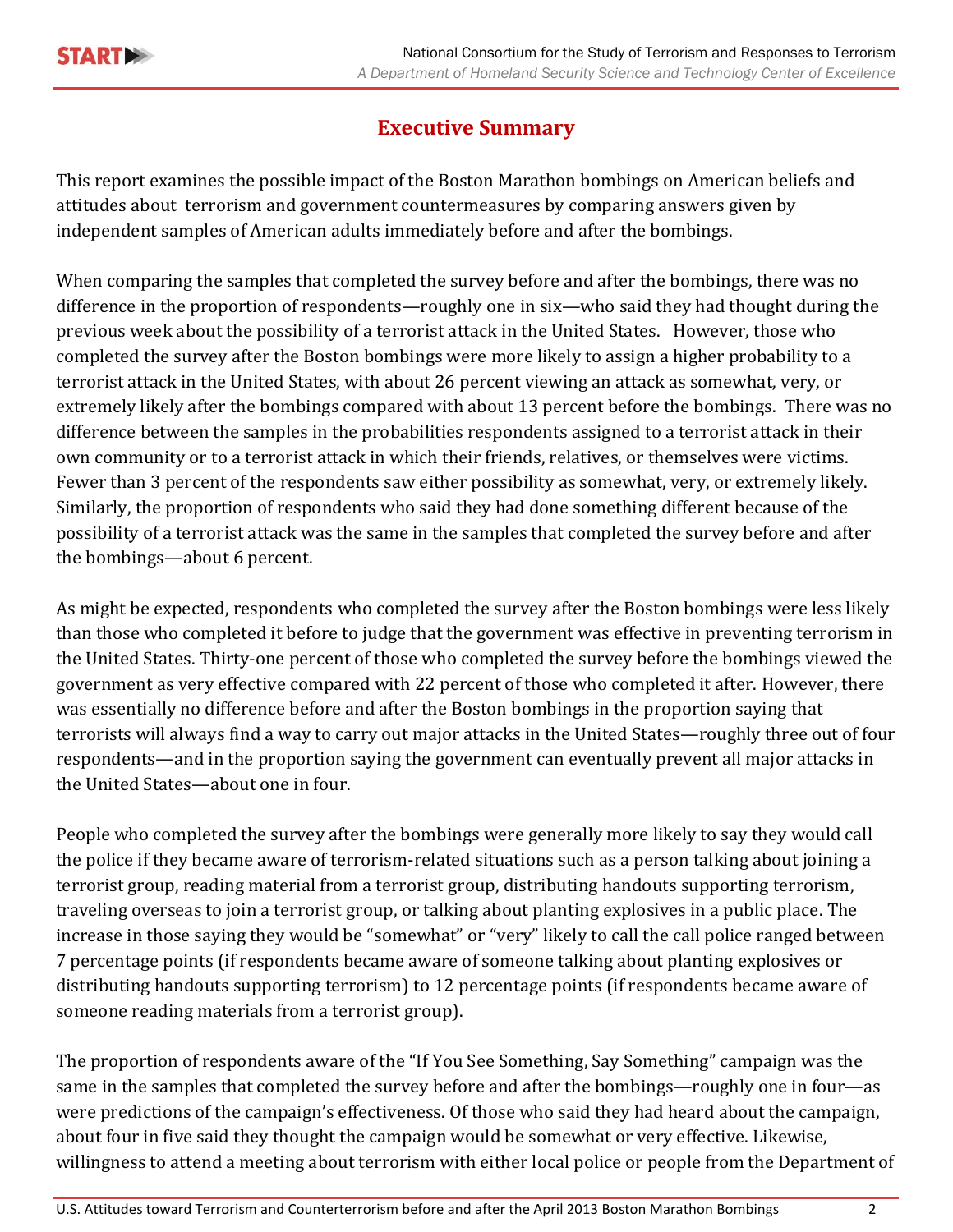

Homeland Security (DHS) was unchanged, with about 60 percent of respondents saying they would be willing to meet with either local police or DHS officials.

Events in Boston provided us with an unexpected opportunity to examine how public attitudes toward terrorism and counterterrorism policies in the United States changed before and after an actual terrorist attack. The most striking change in attitudes following the Boston Marathon bombings was an increase in respondents' willingness to call the police in a variety of terrorism-related situations. On the other hand, most of the other attitudes toward terrorism and government responses to it were not significantly different among those who completed the survey before and after the event. Taken together, the results suggest that public attitudes toward terrorism and government responses to it are fairly stable even in the face of highly publicized events. But at the same time, a highly publicized event appears to increase the willingness of the American public to help the authorities prevent future attacks.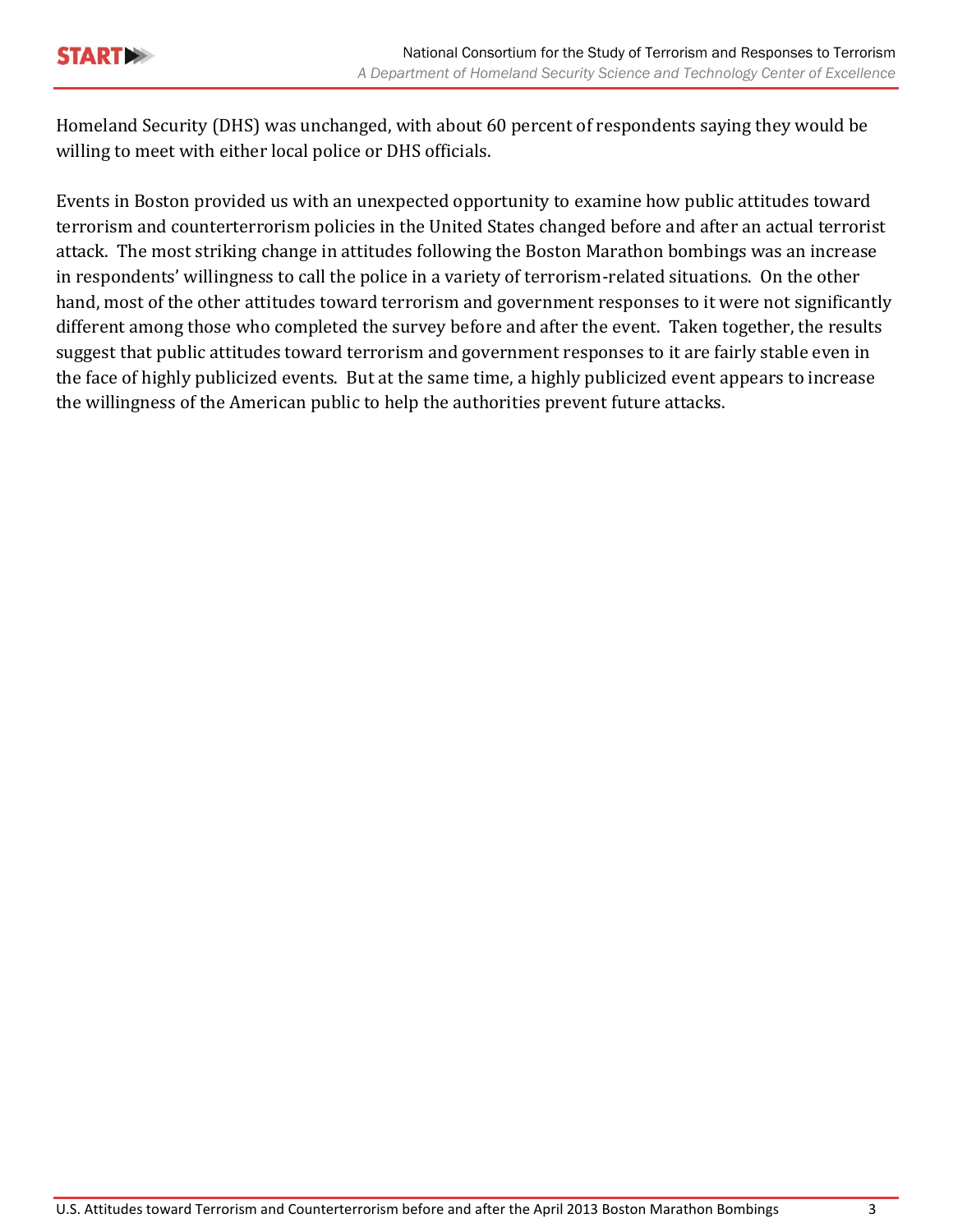

# **Introduction**

<span id="page-5-0"></span>On April 15, 2013, two bombs exploded near the finish line of the Boston Marathon, killing three people and injuring more than 260. Subsequent investigation determined that this was an act of terror and identified two Chechen brothers who had immigrated to the United States as refugees in 2002 as the alleged perpetrators. In this report, we examine the differences in Americans' beliefs and attitudes about terrorism and government efforts to counter it before and after this event.

To complete the full project of which this is a part, researchers from the National Consortium for the Study of Terrorism and Responses to Terrorism (START) and the Joint Program in Survey Methodology (JPSM) first completed a review of past surveys on attitudes toward terrorism and counterterrorism,<sup>1</sup> as well as consulted with academic and government experts. We found that existing survey data did not provide comprehensive baseline information about U.S. beliefs and attitudes on terrorism and counterterrorism—baseline information that would be valuable for informing government policies and programs and developing appropriate countermeasures for the country. Our project employed advanced survey methodologies, coupled with informed understanding about perceptions of terrorism, of violence, and of government policy, to develop and implement a more refined survey instrument than had been available in the past.

The final questionnaire developed for the project included items related to whether participants had thought about the possibility of terrorism in the preceding week. Questions also addressed whether participants thought a terrorist attack was likely in the United States in the next year. Other questions dealt with participants' views of government effectiveness at preventing terrorism, including programs such as "If you See Something, Say Something" campaign. Participants were also asked about how likely they would be to call the police in response to various actions related to terrorism and their willingness to meet with officials to discuss terrorism.

[toward Terrorism and Counterterrorism](http://www.start.umd.edu/start/announcements/announcement.asp?id=513) ."<sup>2</sup> Baseline results from a nationally representative sample of 1,576 adults who completed the questionnaire via the web in the fall of 2012 are described in our March 2013 report "[U.S. Attitudes](http://www.start.umd.edu/start/announcements/announcement.asp?id=513)

In the spring of 2013, approximately six months after the fall 2012 baseline administration, respondents were re-contacted and invited to answer the same set of questions (though they were not told the questions were the same). At the time of the Boston Marathon bombings on April 15, most of the original respondents had completed the spring 2013 survey. A comparison of the spring 2013 results completed before the bombings with those from the fall 2012 baseline administration showed virtually no change,

<sup>1</sup> Joint Program in Survey Methodology and the National Consortium for the Study of Terrorism and Responses to Terrorism, "U.S. Attitudes towards Terrorism and Counterterrorism: A Supplemental Module for the General Social Survey." Unpublished report: University of Maryland (January 18, 2011).

<sup>2</sup> Gary LaFree, Stanley Presser, Roger Tourangeau, Adamczyk, Amy, "U.S. Attitudes toward Terrorism and Counterterrorism," Report to the U.S. Department of Homeland Security, Science and Technology Directorate's Resilient Systems Division. College Park, MD: START, 2013.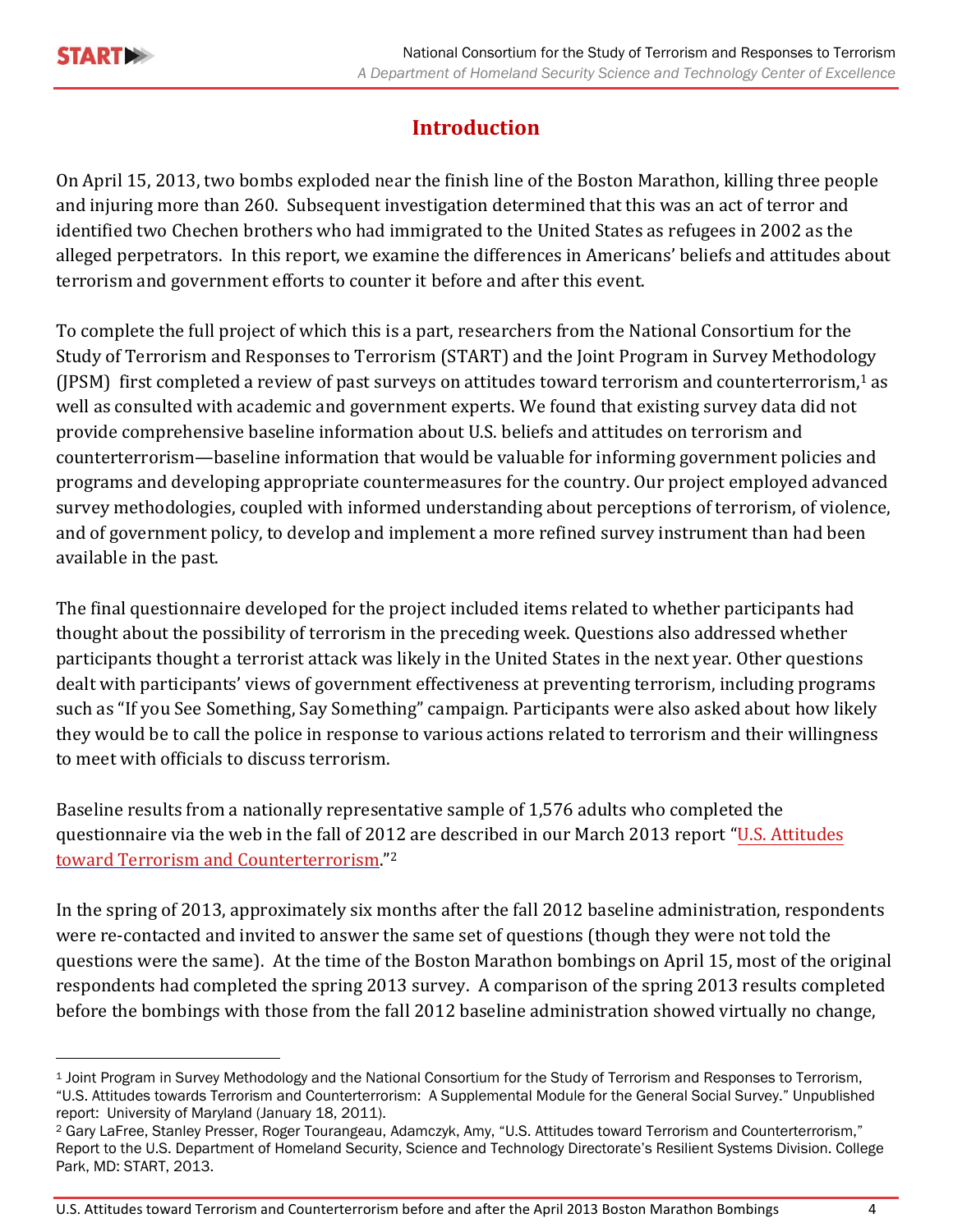

as might be expected from the relatively short time between the surveys and the lack of notable events related to terrorism during the intervening time.

Another 112 respondents completed the survey after the bombings (between April 15 and May 7), but their small number and distinctiveness (e.g., they were of lower social and economic status) meant they do not provide a good basis for drawing inferences about the impact of the bombings on public attitudes. Instead we arranged for the same web questionnaire to be answered by an independent, nationally representative sample a month later. In this report, we compare the answers of the 1,173 respondents who completed the survey between April 2, 2013 and April 15, 2013 with those of the 302 respondents who completed the survey between May 15, 2013 and June 2, 2013.

## **Methods**

<span id="page-6-0"></span>Of those selected for the original fall 2012 baseline survey (administered from September 28, 2012 to October 12, 2012), 62 percent responded and 74 percent of those completed the spring 2013 survey before the bombings (from April 2, 2013 to April 15, 2013). Taking into account nonresponse at the various stages of recruitment and retention over time, the overall response rate for the sample that completed the spring 2013 survey before the bombings was 2 percent. Of those selected for the comparable survey after the bombings, the overall response rate was also 2 percent. These response rates are typical of those obtained by high quality web surveys. Such surveys have been shown to produce results similar to those of high quality phone and in-person surveys that achieve higher response rates. Both samples were part of the Knowledge Networks (now GfK) panel, the members of which were recruited from a probability sample of addresses in the United States and were provided a computer and an Internet connection if they did not have them.

To account for nonresponse and noncoverage, the estimates presented in this report were weighted to totals from the Census Bureau's Current Population Survey (CPS) for nine variables: region, urbanicity, age, sex, race, Hispanic ethnicity, education, income, and Internet access from home. This standard survey procedure ensures that the distributions of these background variables for both samples match those in the CPS and is likely to improve the survey estimates to the extent the survey variables are related to these background variables.

<span id="page-6-1"></span>All the estimates in this report exclude missing data, which range between 1 and 2 percentage points across the questions.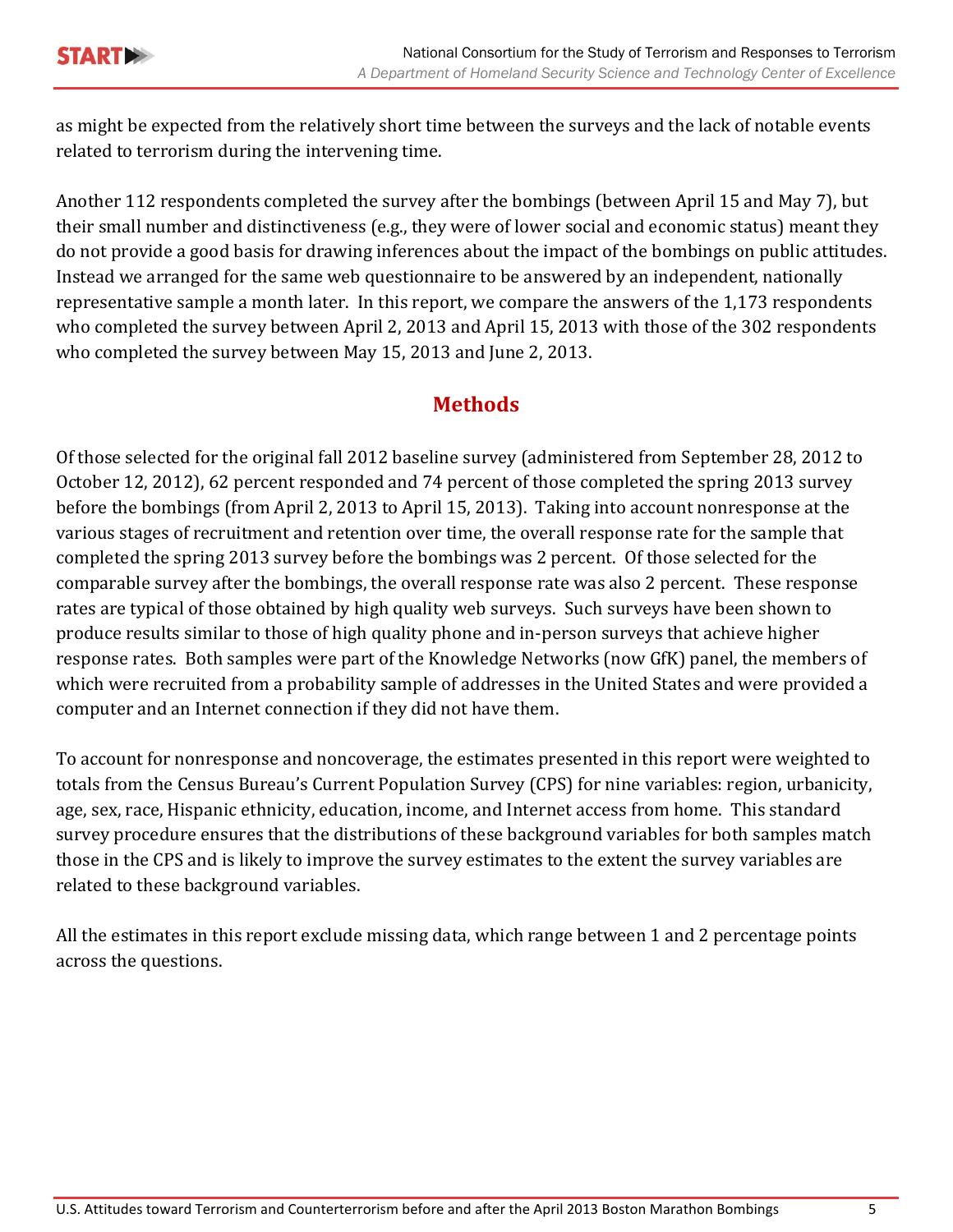

## **Results**

#### **The Salience of Terrorism**

There was no difference before and after the Boston Marathon bombings in the proportion of respondents—roughly one respondent in six—who said they had thought during the previous week about the possibility of a terrorist attack. This was true for the random half sample that was asked about the possibility of "a terrorist attack in the United States" and the half sample that was asked about the possibility of "a major terrorist attack in the United States like the one that occurred on September 11, 2001."

However, as shown in Table 1, respondents who completed the survey after the Boston bombings were more likely than those who completed it before to assign higher probabilities to a terrorist attack in the United States, though this was mainly true for the random half sample in which the attack was described simply as a terrorist attack: not for the half sample in which the attack was described as a major attack like the one that occurred on September 11, 2001.

| ---- - - - - - - -          |                                             |               |               |                                                             |
|-----------------------------|---------------------------------------------|---------------|---------------|-------------------------------------------------------------|
|                             | <b>A Terrorist Attack in</b><br><b>U.S.</b> |               |               | <b>A Major Terrorist Attack in</b><br><b>U.S. Like 9/11</b> |
|                             | <b>Before</b>                               | <b>After</b>  | <b>Before</b> | <b>After</b>                                                |
| <b>Extremely Likely</b>     | $0.4\%$                                     | 5.1%          | 0.8%          | 2.1%                                                        |
| Very Likely                 | 3.4%                                        | 8.3%          | 1.5%          | $0.7\%$                                                     |
| Somewhat Likely             | 9.5%                                        | 13.5%         | 9.0%          | 11.8%                                                       |
| About as Likely as Unlikely | 35.7%                                       | 39.7%         | 26.7%         | 32.6%                                                       |
| Somewhat Unlikely           | 18.9%                                       | 12.8%         | 20.4%         | 14.6%                                                       |
| Very Unlikely               | 16.5%                                       | 14.7%         | 25.0%         | 20.8%                                                       |
| <b>Extremely Unlikely</b>   | 15.6%                                       | 5.8%          | 16.5%         | 17.4%                                                       |
| <b>TOTAL</b>                | 100%<br>(575)                               | 100%<br>(154) | 100%<br>(582) | 100%<br>(146)                                               |

#### **Table 1: Perceived Probability of a Terrorist Attack Before and After the Boston Marathon Bombings by Type of Attack**

There was no difference before and after the Boston bombings in the probabilities respondents assigned either to a terrorist attack in their own community or to a terrorist attack in which their friends, relatives, or themselves were victims. Fewer than 3 percent of the respondents saw either possibility as "somewhat," "very," or "extremely" likely. Similarly, the proportion of respondents saying they had done something different because of the possibility of a terrorist attack was the same before and after the Boston bombings—about 6 percent.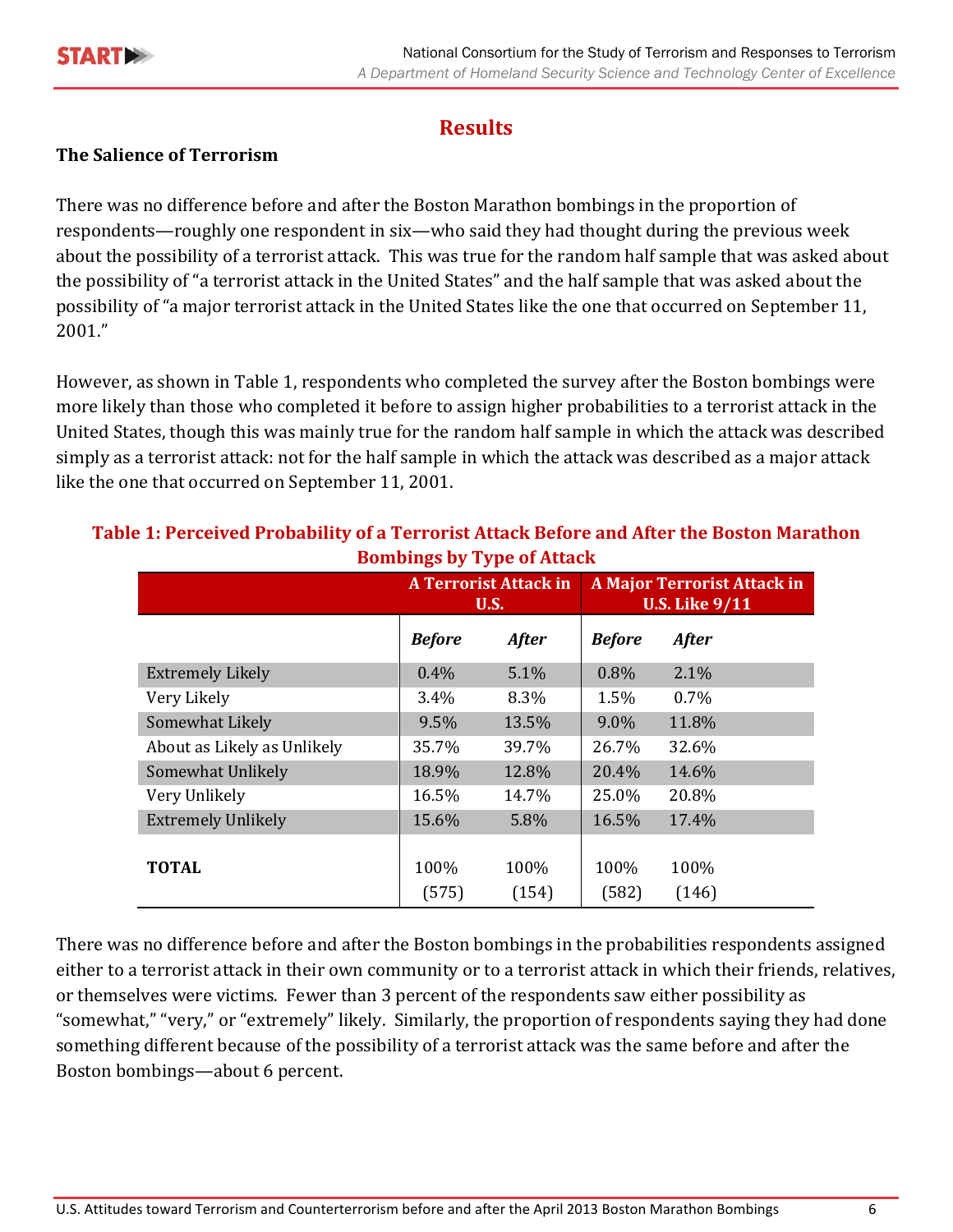

#### **Views of Terrorism and of Government Responses to Terrorism**

As might be expected, respondents who completed the survey after the Boston Marathon bombings were less likely than those who completed it before to judge that the government was effective in preventing terrorism in the United States (see Table 2).

|                           | <b>Before</b> | <b>After</b> |
|---------------------------|---------------|--------------|
| Very Effective            | 30.9%         | 21.8%        |
| <b>Somewhat Effective</b> | 56.0%         | 56.7%        |
| Not too Effective         | 9.1%          | 19.5%        |
| Not Effective at All      | 4.0%          | 2.0%         |
|                           |               |              |
| <b>TOTAL</b>              | 100%          | 100%         |
|                           | (1149)        | (298)        |

#### **Table 2: Perceived Government Effectiveness in Preventing Terrorism: Before and After the Boston Marathon Bombings**

However, there was essentially no difference before and after the Boston bombings in the proportion saying that terrorists will always find a way to carry out major attacks in the United States—roughly three out of four respondents—and in the proportion saying the government can eventually prevent all major attacks in the United States—about one in four.

After the bombings people were generally more likely to say they would call the police if they became aware of situations related to terrorism: a person talking about joining a terrorist group; reading material from a terrorist group; distributing handouts supporting terrorism; traveling overseas to join a terrorist group; and talking about planting explosives in a public place. The increase in those saying they would be very or somewhat likely to call the call police ranged between 7 percentage points (in the planting explosives and distributing handouts scenarios) to 12 percentage points (in the reading materials from a terrorist group scenario). Table 3 presents the distributions for all five scenarios.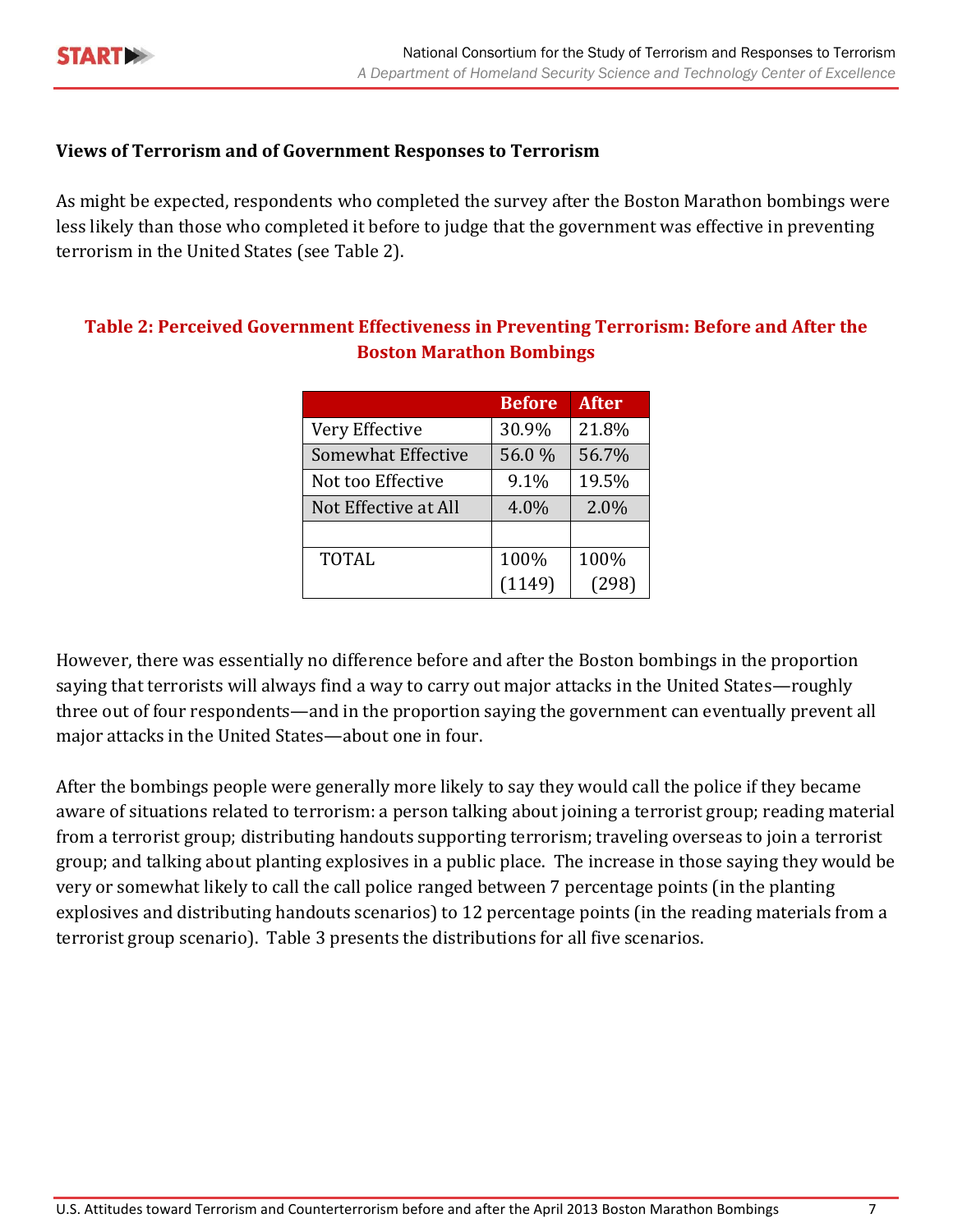|                                      |               | <b>Very</b>   | <b>Somewhat</b> | Not too       | Not at all    |
|--------------------------------------|---------------|---------------|-----------------|---------------|---------------|
| <b>If Aware of Person(s)</b>         |               | <b>likely</b> | <b>Likely</b>   | <b>likely</b> | <b>likely</b> |
| Talking about Joining a Terrorist    | Before        | 39.4          | 31.5            | 21.4          | 7.7           |
| Group                                | After         | 54.1          | 25.0            | 13.5          | 7.4           |
| Talking about Planting Explosives    | Before        | 76.2          | 11.3            | 6.7           | 5.7           |
|                                      | After         | 80.6          | 13.6            | 1.9           | 4.0           |
| Reading Material from Terrorist      | <b>Before</b> | 18.7          | 25.5            | 41.3          | 14.5          |
| Group                                | After         | 24.2          | 31.4            | 31.3          | 13.1          |
| Traveling Overseas to Join Terrorist | Before        | 50.0          | 25.8            | 16.2          | 8.0           |
| Group                                | After         | 62.5          | 21.0            | 10.0          | 6.5           |
| <b>Distributing Handouts</b>         | <b>Before</b> | 43.6          | 28.8            | 18.9          | 8.7           |
|                                      | After         | 52.0          | 27.2            | 13.6          | 7.1           |

#### **Table 3: Likelihood of Calling Police, by Item and Before or After Boston Marathon Bombings**

#### **"If You See Something, Say Something" Campaign and Willingness to Meet with Authorities**

As shown in Table 4, there was no change in the proportion of respondents who said they had heard of the "If You See Something, Say Something" campaign after the Boston bombings, though the proportion who said they had not heard of the campaign increased. This is due to a corresponding decrease in those who said they were not sure whether they had heard of the campaign. These results are likely explained by the greater salience of terrorism in the immediate aftermath of the Boston bombings, as opposed to change in awareness of the campaign. (Of those who said they had heard something about the campaign, there was no difference between those who completed the survey before and after the bombings in predictions of how effective the campaign would be. Roughly four respondents in five said they thought the campaign would be "very" or "somewhat" effective.) Similarly, the willingness to attend a meeting about terrorism with either local police or people from the Department of Homeland Security (DHS) was unchanged, with about 60 percent of respondents saying they would be willing to meet with either local police or DHS officials.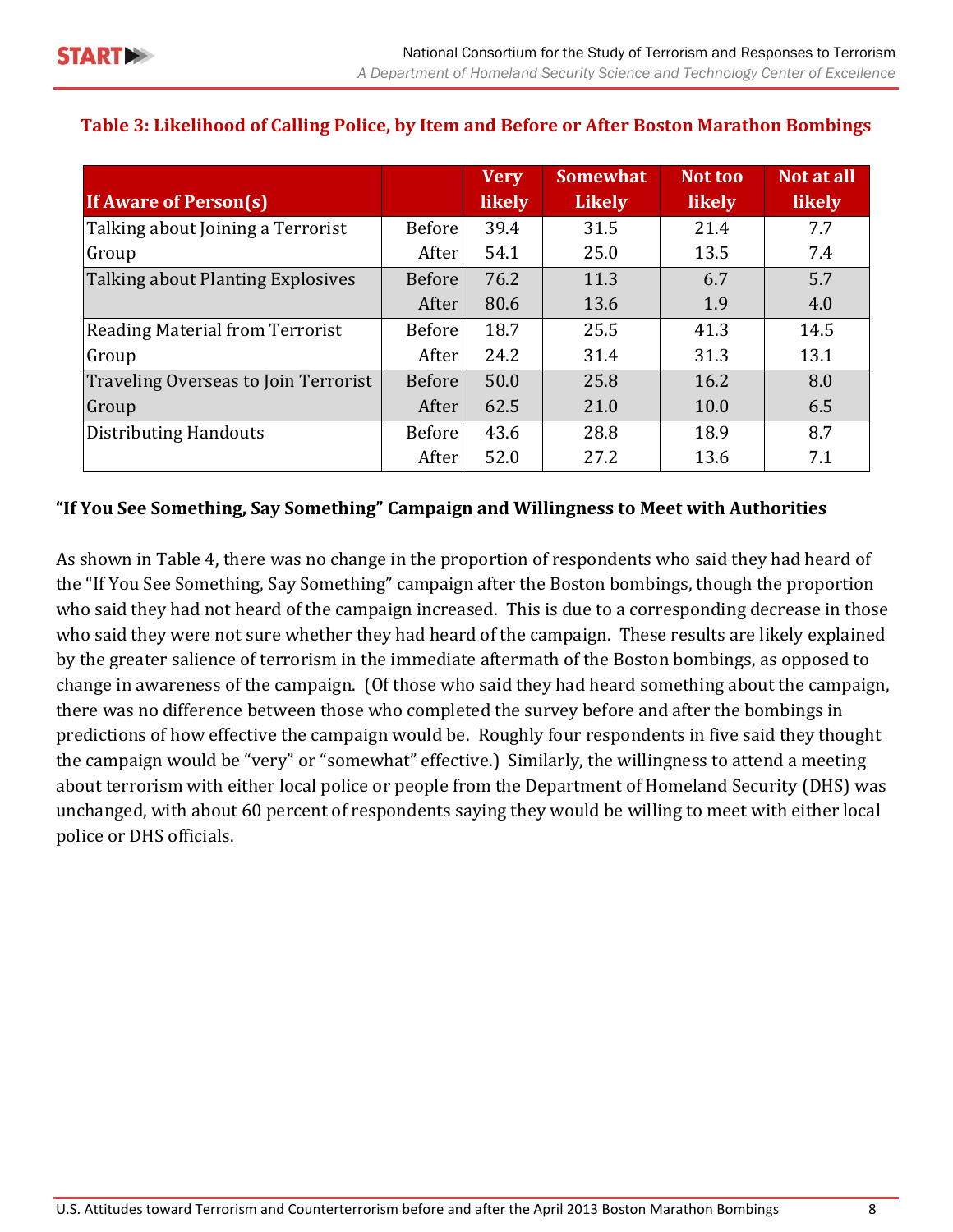#### **Table 4: Familiarity with "If You See Something" Campaign: Before and After the Boston Marathon Bombings**

|                    | <b>Before</b> | <b>After</b> |
|--------------------|---------------|--------------|
| <b>Heard About</b> | 26.3%         | 27.6%        |
| Not Heard About    | 50.1%         | 57.7%        |
| Not Sure           | 23.6%         | 14.7%        |
|                    |               |              |
| <b>TOTAL</b>       | 100%          | 100%         |
|                    | (1153)        | (297)        |

### **Conclusions**

<span id="page-10-0"></span>Our findings suggest that the Boston bombings had effects on American views of some aspects of terrorism and counterterrorism measures but not on others. There was no difference between the samples that completed the survey before and after the bombings in the proportion of respondents who said they had thought during the previous week about the possibility of a terrorist attack. Respondents who completed the survey after the bombings were more likely than respondents who completed it before to assign higher probabilities in the next year to "a terrorist attack in the United States" though the change over time was mainly for the perceived likelihood of "a terrorist attack" as opposed to "a major attack in the United States like the one that occurred in September 11, 2011."

There was no difference between those who completed the survey before and after the Boston bombings in the probability they assigned either to a terrorist attack happening in their community or to the respondents or their friends or relatives becoming victims of terrorist attacks, and similarly no difference in the proportion saying they had done something different because of the possibility of a terrorist attack.

Respondents were less likely after the Boston bombings than before to judge the government as effective in preventing terrorism in the United States. At the same time, there was no difference before and after the Boston bombings in the proportion saying that terrorists will always find a way to carry out major attacks in the United States and in the proportion saying the government can eventually prevent all major attacks in the United States.

The largest differences between those who completed the survey before and after the Boston bombings involved expressed willingness to call the police in situations related to terrorism. After the bombings, people were more likely to say they would call the police if they became aware of terrorism-related situations such as a person talking about joining a terrorist group, reading material from a terrorist group, or distributing handouts supporting terrorism.